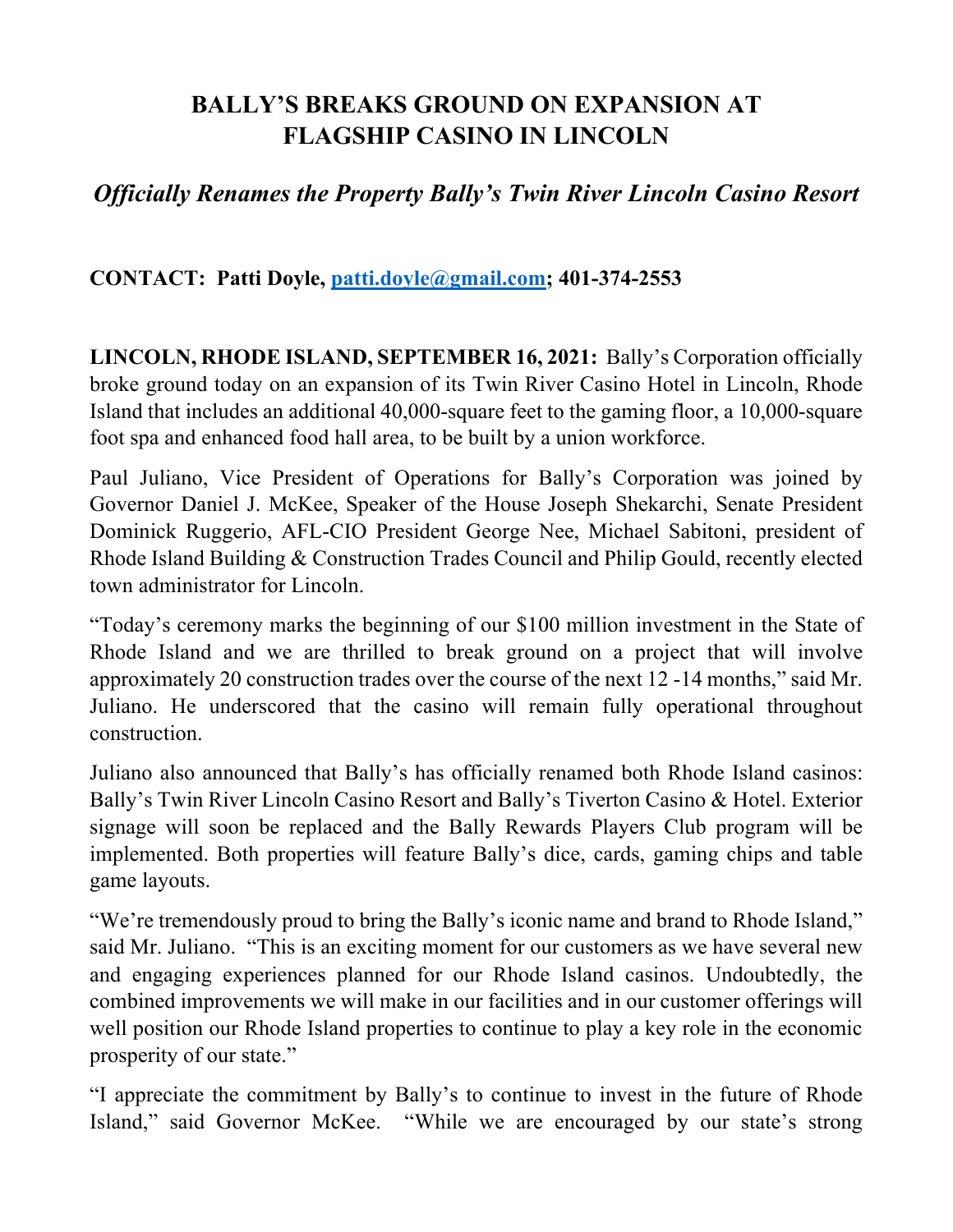emergence from the pandemic, we must continue to be vigilant about the vibrancy of our economy and today's launch of a \$100 million investment in the state is notable."

"I was pleased to sponsor the legislation that paved the way for today's announcement that \$100 million will be invested in our state and I congratulate Bally's on fulfilling this important commitment," said Speaker Shekarchi. "The continued investment will benefit the benefit the State and its taxpayers who rely on revenue generated here and in Tiverton for important social programs."

"I applaud the efforts of Bally's as they begin their extraordinary investment in the state and put Rhode Islanders to work," said Senate President Ruggerio. "They have demonstrated a long-term commitment to Rhode Island and its taxpayers."

Specifics of the Lincoln expansion include the following:

An additional 40,000-square-feet of gaming space on the first floor which will allow for the majority of the gaming to occur on one floor, freeing up the second floor for an additional entertainment offering;

A 10,000-square-foot Korean-style spa attached to the hotel;

Improved air circulation and lighting and greater separation between non- smoking and smoking areas;

A new porte-cochere entranceway for the hotel and spa;

Modernized casino space with upgraded pathways, amenities and design features;

Additional food hall, bar areas and public restrooms.

"Today is an important day for not only the Tradesmen and women we represent who will build this exciting project, but also for the close to one thousand union members who service and operate this facility," said Michael F. Sabitoni. "We celebrate the fact that over 20 unions and hundreds of union members will have a hand in expanding, modernizing and operating Twin River, now to be known as Bally's Twin River Lincoln Casino Resort. Thank you for your continued commitment to preserve and enhance the family sustaining wages and benefits opportunities that Bally's provides to our members."

Suffolk Construction will serve as the general contractor.